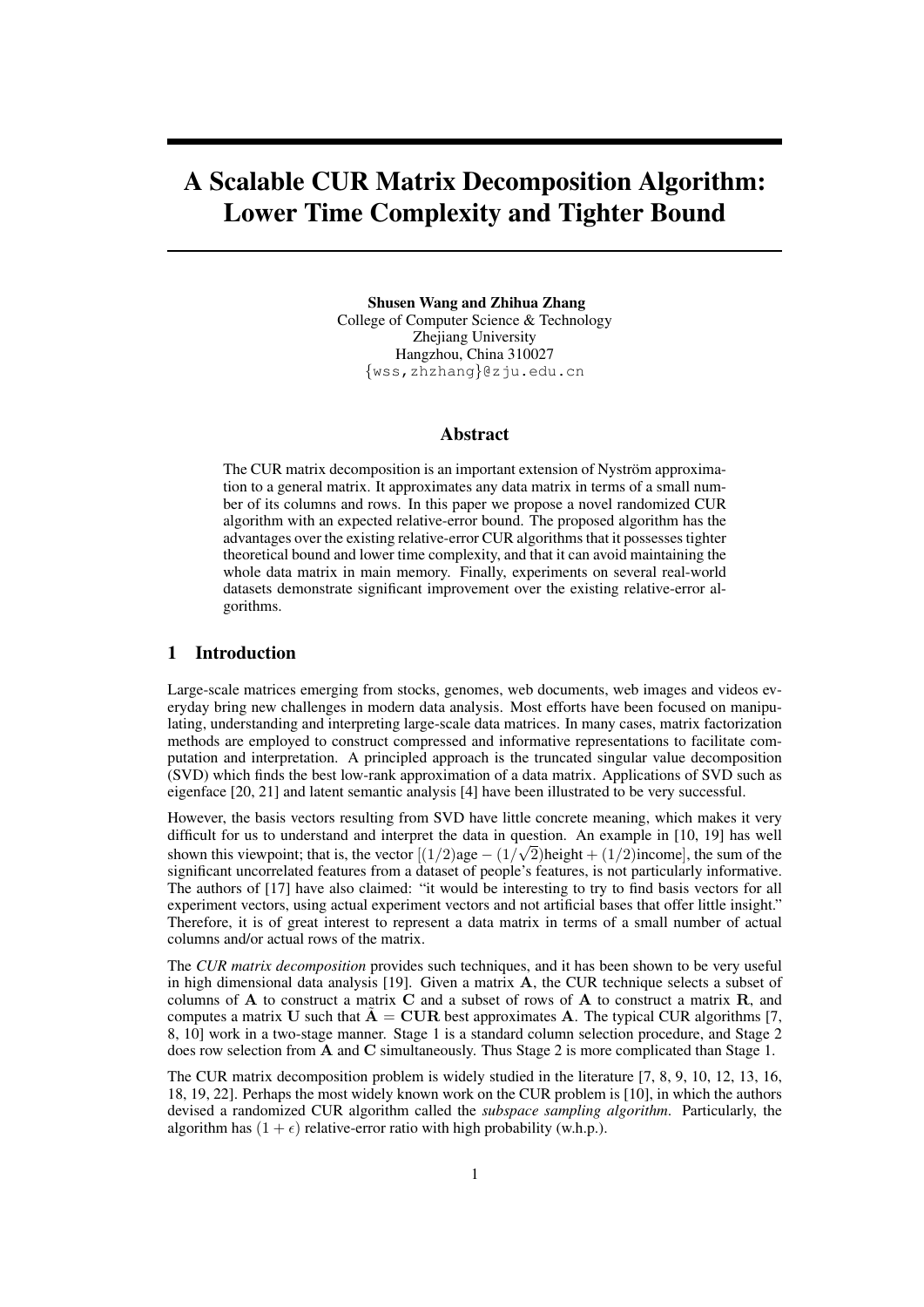Unfortunately, all the existing CUR algorithms require a large number of columns and rows to be chosen. For example, for an  $m \times n$  matrix **A** and a target rank  $k \leq \min\{m, n\}$ , the state-ofthe-art CUR algorithm — the subspace sampling algorithm in [10] — requires exactly  $O(k^4 \epsilon^{-6})$ rows or  $O(k\epsilon^{-4} \log^2 k)$  rows in expectation to achieve  $(1 + \epsilon)$  relative-error ratio w.h.p. Moreover, the computational cost of this algorithm is at least the cost of the truncated SVD of **A**, that is,  $\mathcal{O}(\min\{mn^2, nm^2\})$ .<sup>1</sup> The algorithms are therefore impractical for large-scale matrices.

In this paper we develop a CUR algorithm which beats the state-of-the-art algorithm in both theory and experiments. In particular, we show in Theorem 5 a novel randomized CUR algorithm with lower time complexity and tighter theoretical bound in comparison with the state-of-the-art CUR algorithm in [10].

The rest of this paper is organized as follows. Section 3 introduces several existing column selection algorithms and the state-of-the-art CUR algorithm. Section 4 describes and analyzes our novel CUR algorithm. Section 5 empirically compares our proposed algorithm with the state-of-the-art algorithm.

# 2 Notations

For a matrix  $\mathbf{A} = [a_{ij}] \in \mathbb{R}^{m \times n}$ , let  $\mathbf{a}^{(i)}$ ∑ be its *i*-th row and  $a_j$  be its *j*-th column. Let  $||A||_1 =$ *i*,*j*  $|a_{ij}|$  be the  $\ell_1$ -norm,  $||A||_F = (\sum_{i,j} a_{ij}^2)^{1/2}$  be the Frobenius norm, and  $||A||_2$  be the spectral norm. Moreover, let  $\mathbf{I}_m$  denote an  $m \times m$  identity matrix, and  $\mathbf{0}_{mn}$  denotes an  $m \times n$  zero matrix.

Let  $\mathbf{A} = \mathbf{U}_{\mathbf{A}} \mathbf{\Sigma}_{\mathbf{A}} \mathbf{V}_{\mathbf{A}}^T = \sum_{i=0}^{\rho} \sigma_{\mathbf{A},i} \mathbf{u}_{\mathbf{A},i} \mathbf{v}_{\mathbf{A},i}^T = \mathbf{U}_{\mathbf{A},k} \mathbf{\Sigma}_{\mathbf{A},k} \mathbf{V}_{\mathbf{A},k}^T + \mathbf{U}_{\mathbf{A},k} \mathbf{\Sigma}_{\mathbf{A},k} \mathbf{\Sigma}_{\mathbf{A},k}^T$  be the SVD of **A**, where  $\rho = \text{rank}(\mathbf{A})$ , and  $\mathbf{U}_{\mathbf{A},k}$ ,  $\Sigma_{\mathbf{A},k}$ , and  $\mathbf{V}_{\mathbf{A},k}$  correspond to the top *k* singular values. We denote  $\mathbf{A}_k = \mathbf{U}_{\mathbf{A},k} \mathbf{\Sigma}_{\mathbf{A},k} \mathbf{V}_{\mathbf{A},k}^T$ . Furthermore, let  $\mathbf{A}^\dagger = \mathbf{U}_{\mathbf{A},\rho} \mathbf{\Sigma}_{\mathbf{A},\rho}^{-1} \mathbf{V}_{\mathbf{A},\rho}^T$  be the Moore-Penrose inverse of **A** [1].

## 3 Related Work

Section 3.1 introduces several relative-error column selection algorithms related to this work. Section 3.2 describes the state-of-the-art CUR algorithm in [10]. Section 3.3 discusses the connection between the column selection problem and the CUR problem.

#### 3.1 Relative-Error Column Selection Algorithms

Given a matrix  $A \in \mathbb{R}^{m \times n}$ , column selection is a problem of selecting *c* columns of A to construct  $\mathbf{C} \in \mathbb{R}^{m \times c}$  to minimize  $\|\mathbf{A} - \mathbf{C} \mathbf{C}^{\dagger} \mathbf{A}\|_F$ . Since there are  $\binom{n}{c}$  possible choices of constructing  $\mathbf{C}$ , so selecting the best subset is a hard problem. In recent years, many polynomial-time approximate algorithms have been proposed, among which we are particularly interested in the algorithms with relative-error bounds; that is, with  $c \geq k$  columns selected from **A**, there is a constant  $\eta$  such that

$$
\|\mathbf{A} - \mathbf{C}\mathbf{C}^{\dagger}\mathbf{A}\|_{F} \leq \eta \|\mathbf{A} - \mathbf{A}_{k}\|_{F}.
$$

We call *η* the *relative-error ratio*. We now present some recent results related to this work.

We first introduce a recently developed deterministic algorithm called the *dual set sparsification* proposed in [2, 3]. We show their results in Lemma 1. Furthermore, this algorithm is a building block of some more powerful algorithms (e.g., Lemma 2), and our novel CUR algorithm also relies on this algorithm. We attach the algorithm in Appendix A.

**Lemma 1** (Column Selection via Dual Set Sparsification Algorithm). *Given a matrix*  $\mathbf{A} \in \mathbb{R}^{m \times n}$ *of rank ρ and a target rank k (< ρ), there exists a deterministic algorithm to select c (> k) columns*  $\mathbf{p}$  *of* **A** and form a matrix  $\mathbf{C} \in \mathbb{R}^{m \times c}$  such that

$$
\left\| \mathbf{A} - \mathbf{C} \mathbf{C}^{\dagger} \mathbf{A} \right\|_F \leq \sqrt{1 + \frac{1}{(1 - \sqrt{k/c})^2}} \left\| \mathbf{A} - \mathbf{A}_k \right\|_F.
$$

<sup>&</sup>lt;sup>1</sup>Although some partial SVD algorithms, such as Krylov subspace methods, require only  $\mathcal{O}(mnk)$  time, they are all numerical unstable. See [15] for more discussions.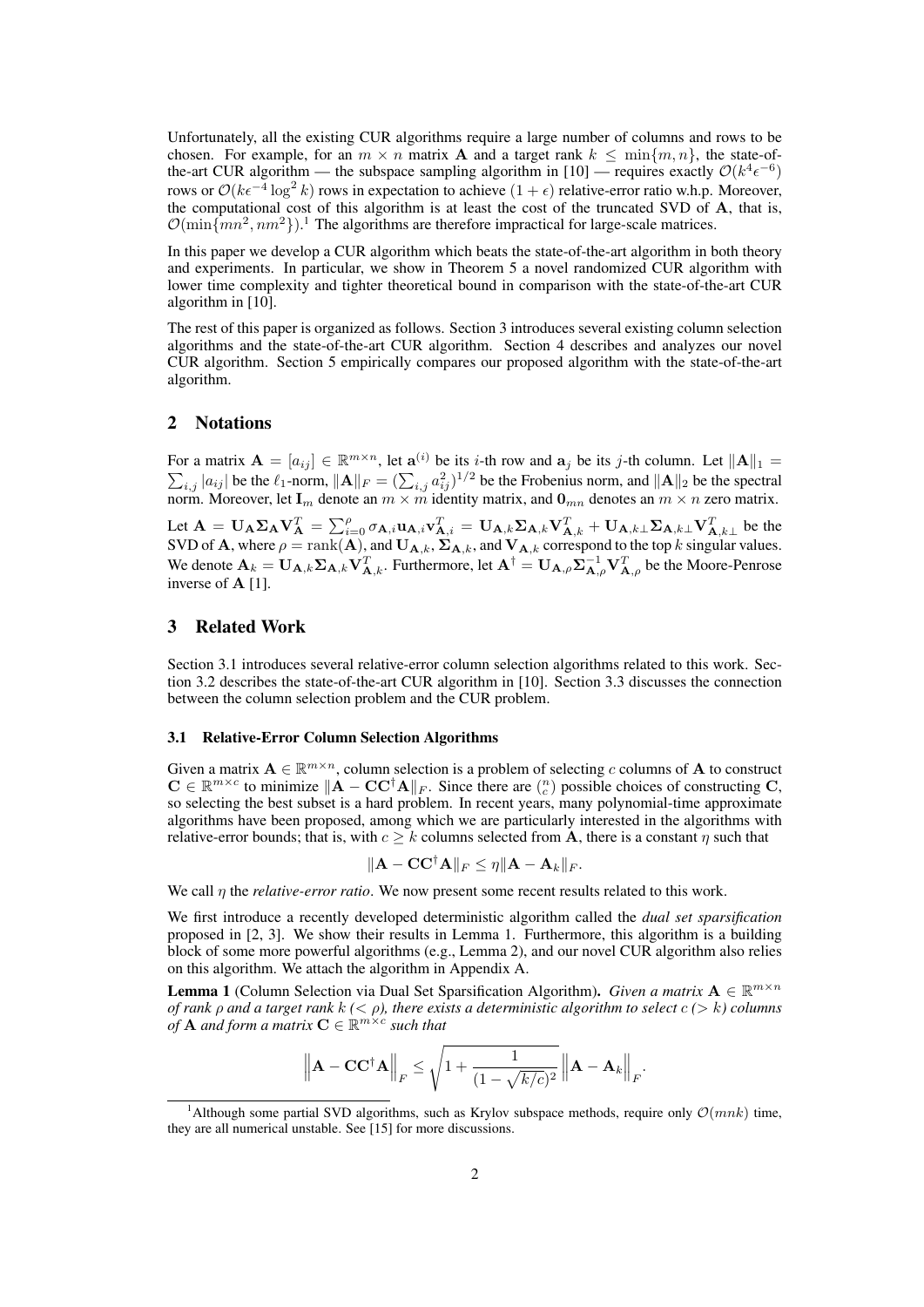*Moreover, the matrix*  ${\bf C}$  *can be computed in*  $T_{{\bf V}_{{\bf A},k}}+{\cal O}(mn+nck^2)$ *, where*  $T_{{\bf V}_{{\bf A},k}}$  *is the time needed to compute the top k right singular vectors of* **A***.*

There are also a variety of randomized column selection algorithms achieving relative-error bounds in the literature: [3, 5, 6, 10, 14].

An randomized algorithm in [2] selects only  $c = \frac{2k}{6}(1 + o(1))$  columns to achieve the expected *E*  $\epsilon$  relative-error ratio (1 +  $\epsilon$ ). The algorithm is based on the approximate SVD via random projection [15], the dual set sparsification algorithm [2], and the adaptive sampling algorithm [6]. Here we present the main results of this algorithm in Lemma 2. Our proposed CUR algorithm is motivated by and relies on this algorithm.

**Lemma 2** (Near-Optimal Column Selection Algorithm). *Given a matrix*  $\mathbf{A} \in \mathbb{R}^{m \times n}$  *of rank*  $\rho$ *, a target rank*  $k$  ( $2 \le k \le p$ ), and  $0 \le \epsilon \le 1$ , there exists a randomized algorithm to select at most

$$
c = \frac{2k}{\epsilon} \Big( 1 + o(1) \Big)
$$

*columns of*  $A$  *to form a matrix*  $C \in \mathbb{R}^{m \times c}$  *such that* 

$$
\mathbb{E}^2\|{\mathbf{A}} - \mathbf{C}\mathbf{C}^\dagger{\mathbf{A}}\|_F \leq \mathbb{E}\|{\mathbf{A}} - \mathbf{C}\mathbf{C}^\dagger{\mathbf{A}}\|_F^2 \leq (1+\epsilon)\|{\mathbf{A}}-{\mathbf{A}}_k\|_F^2,
$$

*where the expectations are taken w.r.t.* **C***. Furthermore, the matrix* **C** *can be computed in O*((*mnk*+  $nk^3$ ) $\epsilon^{-2/3}$ ).

#### 3.2 The Subspace Sampling CUR Algorithm

Drineas *et al.* [10] proposed a two-stage randomized CUR algorithm which has a relative-error bound w.h.p. Given a matrix  $A \in \mathbb{R}^{m \times n}$  and a target rank k, in the first stage the algorithm chooses exactly  $c = O(k^2 \epsilon^{-2} \log \delta^{-1})$  columns (or  $c = O(k \epsilon^{-2} \log k \log \delta^{-1})$  in expectation) of **A** to construct **C** ∈  $\mathbb{R}^{m \times c}$ ; in the second stage it chooses exactly  $r = \mathcal{O}(c^2 \epsilon^{-2} \log \delta^{-1})$  rows (or  $r = \mathcal{O}(c\epsilon^{-2} \log c \log \delta^{-1})$  in expectation) of **A** and **C** simultaneously to construct **R** and **U**. With probability at least  $1 - \delta$ , the relative-error ratio is  $1 + \epsilon$ . The computational cost is dominated by the truncated SVD of **A** and **C**.

Though the algorithm is  $\epsilon$ -optimal with high probability, it requires too many rows get chosen: at least  $r = O(ke^{-4} \log^2 k)$  rows in expectation. In this paper we seek to devise an algorithm with mild requirement on column and row numbers.

#### 3.3 Connection between Column Selection and CUR Matrix Decomposition

The CUR problem has a close connection with the column selection problem. As aforementioned, the first stage of existing CUR algorithms is simply a column selection procedure. However, the second stage is more complicated. If the second stage is naïvely solved by a column selection algorithm on  $A^T$ , then the error ratio will be at least  $(2 + \epsilon)$ .

For a relative-error CUR algorithm, the first stage seeks to bound a construction error ratio of *∥***A***−***CC***†***A***∥<sup>F</sup>*  $\frac{\mathbf{A} - \mathbf{C}\mathbf{C}^{\mathsf{T}}\mathbf{A}||_F}{\|\mathbf{A} - \mathbf{A}_k\|_F}$ , while the section stage seeks to bound  $\frac{\|\mathbf{A} - \mathbf{C}\mathbf{C}^{\mathsf{T}}\mathbf{A}\mathbf{R}^{\mathsf{T}}\mathbf{R}\|_F}{\|\mathbf{A} - \mathbf{C}\mathbf{C}^{\mathsf{T}}\mathbf{A}\|_F}$  given C. Actually, the first stage is a special case of the second stage where  $\mathbf{C} = \mathbf{A}_k$ . Given a matrix **A**, if an algorithm solving the second stage results in a bound  $\frac{\|A - CC^{\dagger}AR^{\dagger}R\|_F}{\|A - CC^{\dagger}A\|_F} \leq \eta$ , then this algorithm also solves the column selection problem for  $A^T$  with an  $\eta$  relative-error ratio. Thus the second stage of CUR is a generalization of the column selection problem.

# 4 Main Results

In this section we introduce our proposed CUR algorithm. We call it *the fast CUR algorithm* because it has lower time complexity compared with SVD. We describe it in Algorithm 1 and give a theoretical analysis in Theorem 5. Theorem 5 relies on Lemma 2 and Theorem 4, and Theorem 4 relies on Theorem 3. Theorem 3 is a generalization of [6, Theorem 2.1], and Theorem 4 is a generalization of [2, Theorem 5].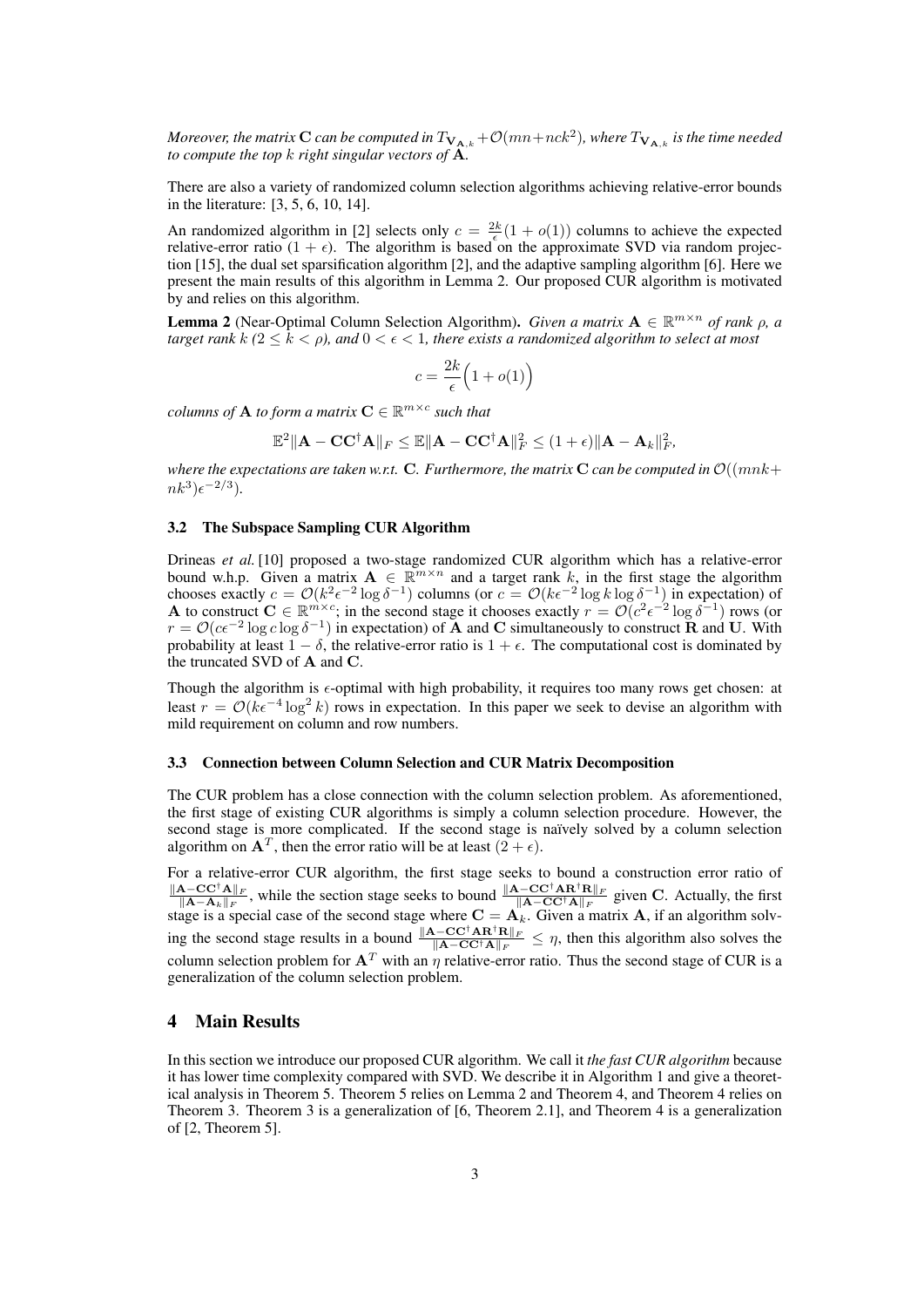#### Algorithm 1 The Fast CUR Algorithm.

- 1: **Input:** a real matrix  $\mathbf{A} \in \mathbb{R}^{m \times n}$ , target rank  $k, \epsilon \in (0, 1]$ , target column number  $c = \frac{2k}{\epsilon}(1 + o(1))$ , target row number  $r = \frac{2c}{\epsilon} (1 + o(1));$
- 2: // Stage 1: select *c columns of* **A** *to construct*  $\mathbf{C} \in \mathbb{R}^{m \times c}$
- 3: Compute approximate truncated SVD via random projection such that  $\mathbf{A}_k \approx \tilde{\mathbf{U}}_k \tilde{\boldsymbol{\Sigma}}_k \tilde{\mathbf{V}}_k$ ;
- $4$ : Construct  $\mathcal{U}_1$  ← columns of  $(\mathbf{A} \tilde{\mathbf{U}}_k \tilde{\mathbf{\Sigma}}_k \tilde{\mathbf{V}}_k);$   $\mathcal{V}_1$  ← columns of  $\tilde{\mathbf{V}}_k^T$ ;
- 5: Compute  $\mathbf{s}_1$  ← Dual Set Spectral-Frobenius Sparsification Algorithm ( $\mathcal{U}_1$ ,  $\mathcal{V}_1$ ,  $c 2k/\epsilon$ );
- 6: Construct  $C_1 \leftarrow \text{ADiag}(s_1)$ , and then delete the all-zero columns;
- 7: Residual matrix  $\mathbf{D} \leftarrow \mathbf{A} \mathbf{C}_1 \mathbf{C}_1^{\mathsf{T}} \mathbf{A}$ ;
- 8: Compute sampling probabilities:  $p_i = ||\mathbf{d}_i||_2^2 / ||\mathbf{D}||_F^2$ ,  $i = 1, \dots, n$ ;
- 9: Sampling  $c_2 = 2k/\epsilon$  columns from **A** with probability  $\{p_1, \dots, p_n\}$  to construct  $\mathbf{C}_2$ ;
- 10: // Stage 2: select *r rows of* **A** *to construct*  $\mathbf{R} \in \mathbb{R}^{r \times n}$
- 11: Construct  $U_2$  ← columns of  $(\mathbf{A} \tilde{\mathbf{U}}_k \tilde{\mathbf{\Sigma}}_k \tilde{\mathbf{V}}_k)^T$ ;  $V_2$  ← columns of  $\tilde{\mathbf{U}}_k^T$ ;
- 12: Compute  $\mathbf{s}_2$  ← Dual Set Spectral-Frobenius Sparsification Algorithm ( $\mathcal{U}_2$ ,  $\mathcal{V}_2$ ,  $r 2c/\epsilon$ );
- 13: Construct  $\mathbf{R}_1 \leftarrow \text{Diag}(\mathbf{s}_2) \mathbf{A}$ , and then delete the all-zero rows;
- 14: Residual matrix  $\mathbf{B} \leftarrow \mathbf{A} \mathbf{A} \mathbf{R}_1^{\dagger} \mathbf{R}_1$ ; Compute  $q_j = ||\mathbf{b}^{(j)}||_2^2 / ||\mathbf{B}||_F^2$ ,  $j = 1, \cdots, m$ ;
- 15: Sampling  $r_2 = 2c/\epsilon$  rows from **A** with probability  $\{q_1, \dots, q_m\}$  to construct **R**<sub>2</sub>;
- 16: **return**  $C = [C_1, C_2], R = [R_1^T, R_2^T]^T$ , and  $U = C^{\dagger} A R^{\dagger}$ .

#### 4.1 Adaptive Sampling

The relative-error adaptive sampling algorithm is established in [6, Theorem 2.1]. The algorithm is based on the following idea: after selecting a proportion of columns from **A** to form **C**<sup>1</sup> by an arbitrary algorithm, the algorithms randomly samples additional  $c_2$  columns according to the residual  $\mathbf{A} - \mathbf{C}_1 \mathbf{C}_1^{\mathsf{T}} \mathbf{A}$ . Boutsidis *et al.* [2] used the adaptive sampling algorithm to decrease the residual of the dual set sparsification algorithm and obtained an  $(1 + \epsilon)$  relative-error bound. Here we prove a new bound for the adaptive sampling algorithm. Interestingly, this new bound is a generalization of the original one in [6, Theorem 2.1]. In other words, Theorem 2.1 of [6] is a direct corollary of our following theorem in which  $C = A_k$  is set.

**Theorem 3** (The Adaptive Sampling Algorithm). *Given a matrix*  $\mathbf{A} \in \mathbb{R}^{m \times n}$  *and a matrix*  $\mathbf{C} \in$  $\mathbb{R}^{m \times c}$  such that  $\text{rank}(\mathbf{\tilde{C}C^{\dagger}A}) = \rho$ , ( $\rho \leq c \leq n$ ), we let  $\mathbf{R}_1 \in \mathbb{R}^{r_1 \times n}$  consist of  $r_1$ *rows of* **A**, and define the residual  $B = A - AR_1^T R_1$ . Additionally, for  $i = 1, \dots, m$ , we define

$$
p_i = \|\mathbf{b}^{(i)}\|_2^2 / \|\mathbf{B}\|_F^2.
$$

*We further sample r*<sup>2</sup> *rows i.i.d. from* **A***, in each trial of which the i-th row is chosen with probability*  $p_i$ . Let  $\mathbf{R}_2 \in \mathbb{R}^{r_2 \times n}$  contains the  $r_2$  sampled rows and let  $\mathbf{R} = [\mathbf{R}_1^T, \mathbf{R}_2^T]^T \in \mathbb{R}^{(r_1+r_2)\times n}$ . Then *the following inequality holds:*

$$
\mathbb{E}\|\mathbf{A}-\mathbf{C}\mathbf{C}^{\dagger}\mathbf{A}\mathbf{R}^{\dagger}\mathbf{R}\|_{F}^{2} \leq \|\mathbf{A}-\mathbf{C}\mathbf{C}^{\dagger}\mathbf{A}\|_{F}^{2}+\frac{\rho}{r_{2}}\|\mathbf{A}-\mathbf{A}\mathbf{R}_{1}^{\dagger}\mathbf{R}_{1}\|_{F}^{2},
$$

*where the expectation is taken w.r.t.*  $\mathbf{R}_{2}$ .

#### 4.2 The Fast CUR Algorithm

Based on the dual set sparsification algorithm of of Lemma 1 and the adaptive sampling algorithm of Theorem 3, we develop a randomized algorithm to solve the second stage of CUR problem. We present the results of the algorithm in Theorem 4. Theorem 5 of [2] is a special case of the following theorem where  $\mathbf{C} = \mathbf{A}_k$ .

**Theorem 4** (The Fast Row Selection Algorithm). *Given a matrix*  $\mathbf{A} \in \mathbb{R}^{m \times n}$  and a matrix  $\mathbf{C} \in$  $\mathbb{R}^{m \times c}$  such that  $\text{rank}(\mathbf{C}) = \text{rank}(\mathbf{C} \mathbf{C}^{\dagger} \mathbf{A}) = \rho$ , ( $\rho \leq c \leq n$ ), and a target rank  $k \leq \rho$ ), the *proposed randomized algorithm selects*  $r = \frac{2\rho}{\epsilon}(1 + o(1))$  *rows of* **A** *to construct*  $\mathbf{R} \in \mathbb{R}^{r \times n}$ *, such that*

$$
\mathbb{E}\|{\mathbf{A}} - \mathbf{C} \mathbf{C}^\dagger {\mathbf{A}} \mathbf{R}^\dagger \mathbf{R}\|_F^2 \leq \|{\mathbf{A}} - \mathbf{C} \mathbf{C}^\dagger {\mathbf{A}}\|_F^2 + \epsilon \|{\mathbf{A}} - {\mathbf{A}}_k\|_F^2,
$$

*where the expectation is taken w.r.t.* **R***. Furthermore, the matrix* **R** *can be computed in*  $O((mnk + 1))$  $mk^3$ ) $\n\t\epsilon^{-2/3}$ ) *time.* 

Based on Lemma 2 and Theorem 4, here we present the main theorem for the fast CUR algorithm.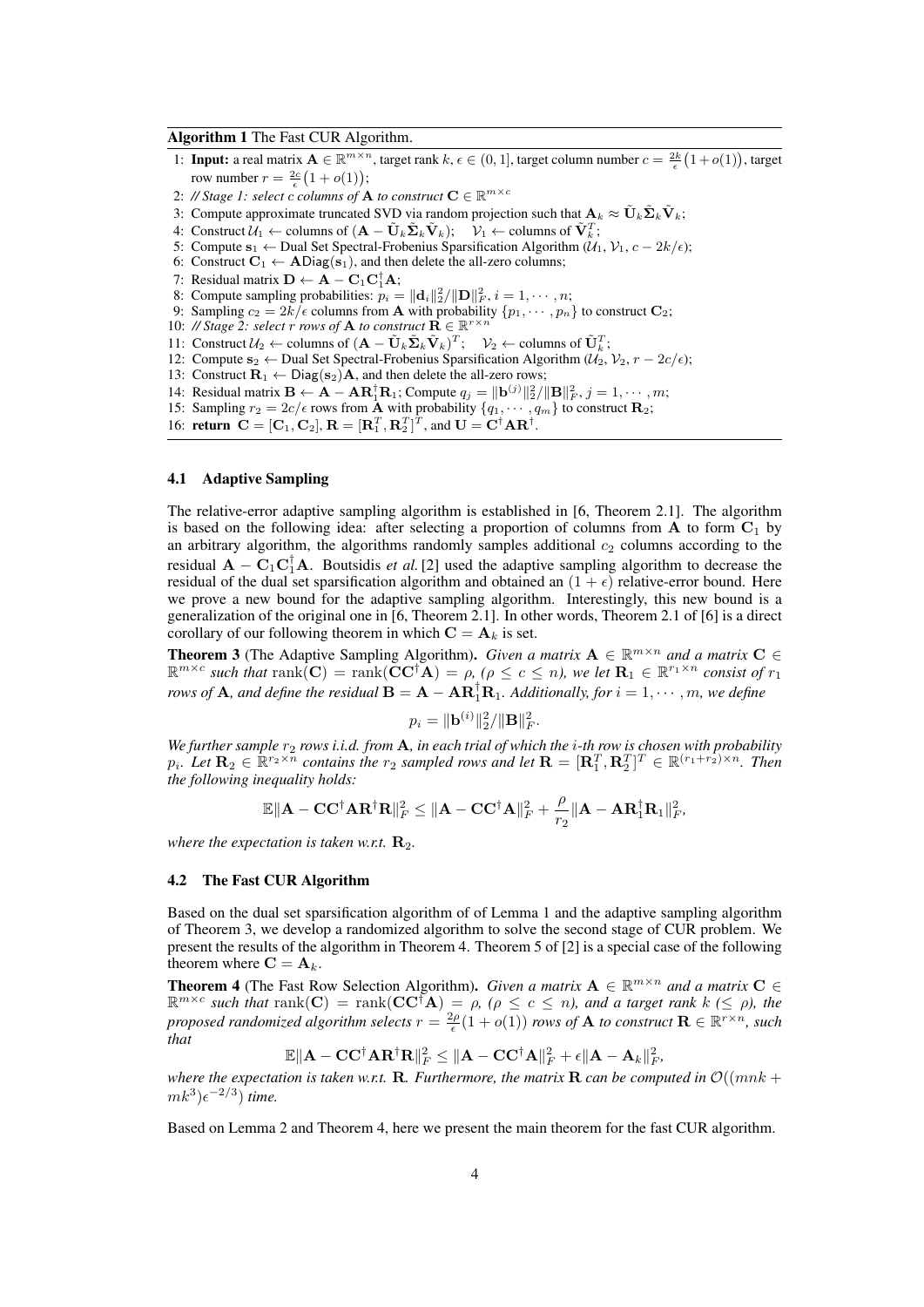Table 1: A summary of the datasets.

| <b>Dataset</b> | Type | size                                     | <b>Source</b>                                                                         |
|----------------|------|------------------------------------------|---------------------------------------------------------------------------------------|
|                |      | Redrocknatural image $18000 \times 4000$ | http://www.agarwala.org/efficient_gdc/                                                |
| Arcene         |      |                                          | biology $10000 \times 900$ http://archive.ics.uci.edu/ml/datasets/Arcene              |
|                |      |                                          | Dexter bag of words $20000 \times 2600$ http://archive.ics.uci.edu/ml/datasets/Dexter |

**Theorem 5** (The Fast CUR Algorithm). *Given a matrix*  $A \in \mathbb{R}^{m \times n}$  *and a positive integer*  $k \ll n$  $\min\{m, n\}$ , the fast CUR algorithm (described in Algorithm 1) randomly selects  $c = \frac{2k}{\epsilon}(1 + o(1))$  $\it{columns\ of\ A\ to\ construct\ C} \in \mathbb{R}^{m\times c}$  with the near-optimal column selection algorithm of Lemma 2, *and then selects*  $r = \frac{2c}{\epsilon}(1 + o(1))$  *rows of* **A** *to construct*  $\mathbf{R} \in \mathbb{R}^{r \times n}$  *with the fast row selection algorithm of Theorem 4. Then we have*

$$
\mathbb{E}\|\mathbf{A}-\mathbf{C}\mathbf{U}\mathbf{R}\|_F = \mathbb{E}\|\mathbf{A}-\mathbf{C}(\mathbf{C}^\dagger\mathbf{A}\mathbf{R}^\dagger)\mathbf{R}\|_F \leq (1+\epsilon)\|\mathbf{A}-\mathbf{A}_k\|_F.
$$

*Moreover, the algorithm runs in time*  $\mathcal{O}(mnk\epsilon^{-2/3} + (m+n)k^3\epsilon^{-2/3} + mk^2\epsilon^{-2} + nk^2\epsilon^{-4})$ .

Since  $k, c, r \ll \min\{m, n\}$  by the assumptions, so the time complexity of the fast CUR algorithm is lower than that of the SVD of **A**. This is the main reason why we call it the fast CUR algorithm.

Another advantage of this algorithm is avoiding loading the whole  $m \times n$  data matrix **A** into main memory. None of three steps — the randomized SVD, the dual set sparsification algorithm, and the adaptive sampling algorithm — requires loading the whole of **A** into memory. The most memoryexpensive operation throughout the fast CUR Algorithm is computing the Moore-Penrose inverse of **C** and **R**, which requires maintaining an  $m \times c$  matrix or an  $r \times n$  matrix in memory. In comparison, the subspace sampling algorithm requires loading the whole matrix into memory to compute its truncated SVD.

# 5 Empirical Comparisons

In this section we provide empirical comparisons among the relative-error CUR algorithms on several datasets. We report the relative-error ratio and the running time of each algorithm on each data set. The relative-error ratio is defined by

Relative-error ratio = 
$$
\frac{\|\mathbf{A} - \mathbf{C}\mathbf{U}\mathbf{R}\|_F}{\|\mathbf{A} - \mathbf{A}_k\|_F},
$$

where *k* is a specified target rank.

We conduct experiments on three datasets, including natural image, biology data, and bags of words. Table 1 briefly summarizes some information of the datasets. Redrock is a large size natural image. Arcene and Dexter are both from the UCI datasets [11]. Arcene is a biology dataset with 900 instances and 10000 attributes. Dexter is a bag of words dataset with a 20000-vocabulary and 2600 documents. Each dataset is actually represented as a data matrix, upon which we apply the CUR algorithms.

We implement all the algorithms in MATLAB 7.10.0. We conduct experiments on a workstation with 12 Intel Xeon 3*.*47GHz CPUs, 12GB memory, and Ubuntu 10.04 system. According to the analysis in [10] and this paper,  $k$ ,  $c$ , and  $r$  should be integers far less than  $m$  and  $n$ . For each data set and each algorithm, we set  $k = 10, 20$ , or 50, and  $c = \alpha k$ ,  $r = \alpha c$ , where  $\alpha$  ranges in each set of experiments. We repeat each set of experiments for 20 times and report the average and the standard deviation of the error ratios. The results are depicted in Figures 1, 2, 3.

The results show that the fast CUR algorithm has much lower relative-error ratio than the subspace sampling algorithm. The experimental results well match our theoretical analyses in Section 4. As for the running time, the fast CUR algorithm is more efficient when *c* and *r* are small. When *c* and *r* become large, the fast CUR algorithm becomes less efficient. This is because the time complexity of the fast CUR algorithm is linear in  $\epsilon^{-4}$  and large c and r imply small  $\epsilon$ . However, the purpose of CUR is to select a small number of columns and rows from the data matrix, that is,  $c \ll n$  and  $r \ll m$ . So we are not interested in the cases where *c* and *r* are large compared with *n* and *m*, say  $k = 20$  and  $\alpha = 10$ .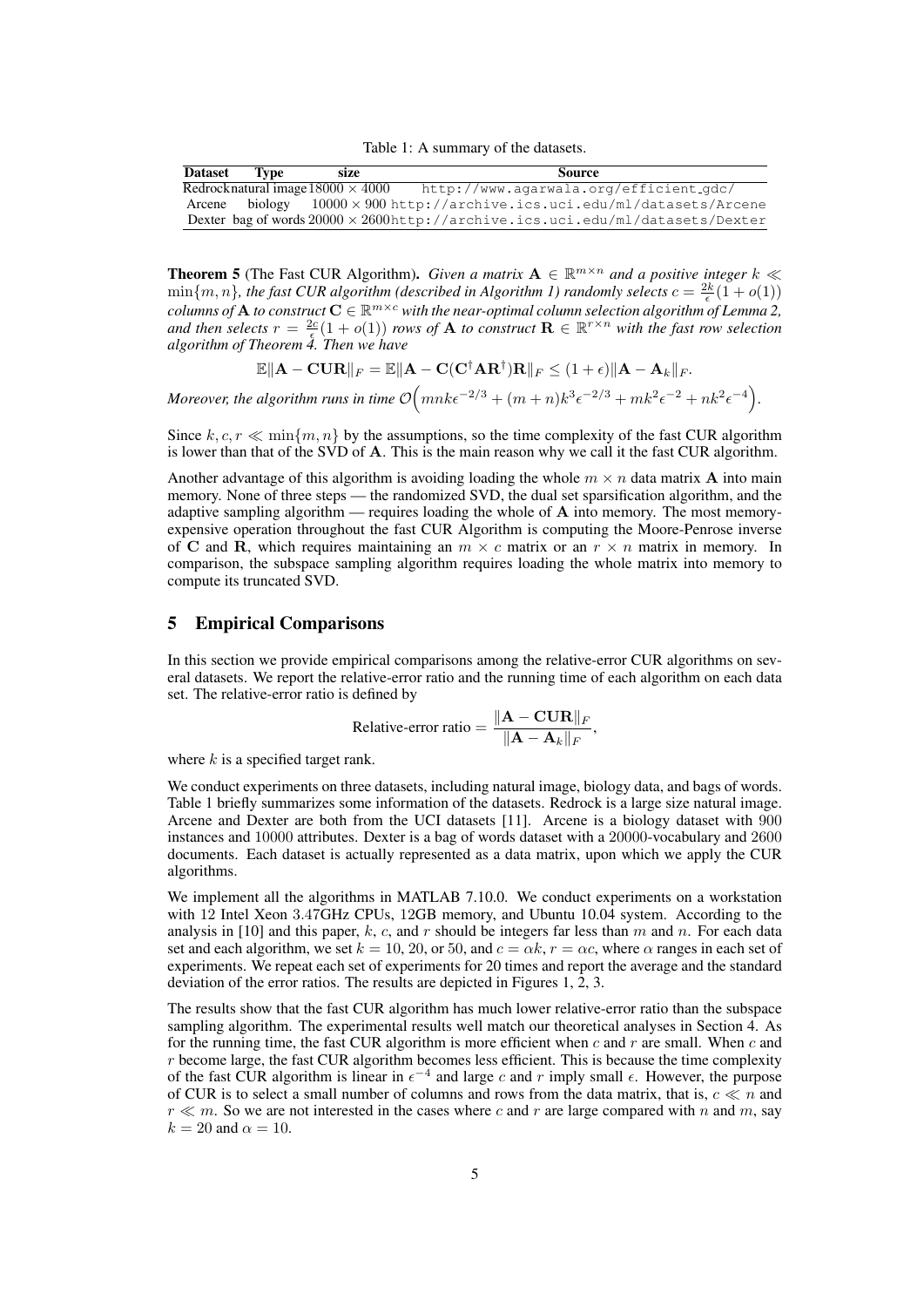

Figure 1: Empirical results on the Redrock data set.



Figure 2: Empirical results on the Arcene data set.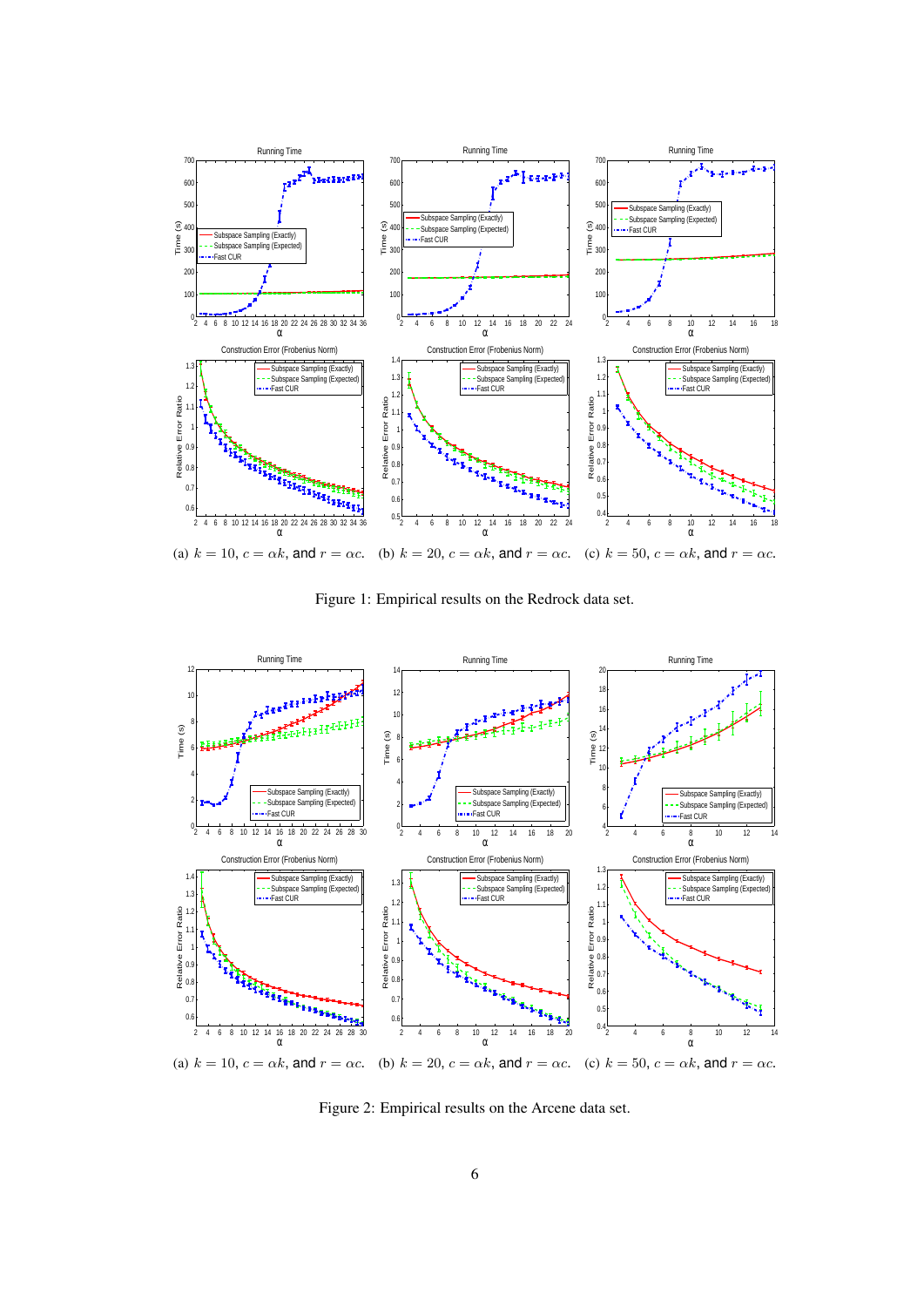

Figure 3: Empirical results on the Dexter data set.

# 6 Conclusions

In this paper we have proposed a novel randomized algorithm for the CUR matrix decomposition problem. This algorithm is faster, more scalable, and more accurate than the state-of-the-art algorithm, i.e., the subspace sampling algorithm. Our algorithm requires only  $c = 2k\epsilon^{-1}(1 + o(1))$ columns and  $r = 2c\epsilon^{-1}(1 + o(1))$  rows to achieve (1+ $\epsilon$ ) relative-error ratio. To achieve the same relative-error bound, the subspace sampling algorithm requires  $c = \mathcal{O}(k\epsilon^{-2} \log k)$  columns and  $r = O(c\epsilon^{-2} \log c)$  rows selected from the original matrix. Our algorithm also beats the subspace sampling algorithm in time-complexity. Our algorithm costs  $\mathcal{O}(mnk\epsilon^{-2/3} + (m+n)k^3\epsilon^{-2/3} +$  $mk^{2} \epsilon^{-2} + nk^{2} \epsilon^{-4}$ ) time, which is lower than  $\mathcal{O}(\min\{mn^{2}, m^{2}n\})$  of the subspace sampling algorithm when  $k$  is small. Moreover, our algorithm enjoys another advantage of avoiding loading the whole data matrix into main memory, which also makes our algorithm more scalable. Finally, the empirical comparisons have also demonstrated the effectiveness and efficiency of our algorithm.

# A The Dual Set Sparsification Algorithm

For the sake of completeness, we attach the dual set sparsification algorithm here and describe some implementation details. The dual set sparsification algorithms are deterministic algorithms established in [2]. The fast CUR algorithm calls the *dual set spectral-Frobenius sparsification algorithm* [2, Lemma 13] in both stages. We show this algorithm in Algorithm 2 and its bounds in Lemma 6.

**Lemma 6** (Dual Set Spectral-Frobenius Sparsification). Let  $\mathcal{U} = {\mathbf{x}_1, \dots, \mathbf{x}_n} \subset \mathbb{R}^l$ ,  $(l < n)$ , contains the columns of an arbitrary matrix  $\mathbf{X} \in \mathbb{R}^{l \times n}$ . Let  $\mathcal{V} = \{ \mathbf{v}_1, \cdots, \mathbf{v}_n \} \subset \mathbb{R}^k$ ,  $(k < n)$ , *be a decompositions of the identity, i.e.*  $\sum_{i=1}^{n} \mathbf{v}_i \mathbf{v}_i^T = \mathbf{I}_k$ *. Given an integer r with*  $k < r < n$ , *Algorithm 2 deterministically computes a set of weights*  $s_i \geq 0$   $(i = 1, \dots, n)$  at most *r* of which *are non-zero, such that*

$$
\lambda_k \left( \sum_{i=1}^n s_i \mathbf{v}_i \mathbf{v}_i^T \right) \ge \left( 1 - \sqrt{\frac{k}{r}} \right)^2 \quad \text{and} \quad \operatorname{tr} \left( \sum_{i=1}^n s_i \mathbf{x}_i \mathbf{x}_i^T \right) \le ||\mathbf{X}||_F^2.
$$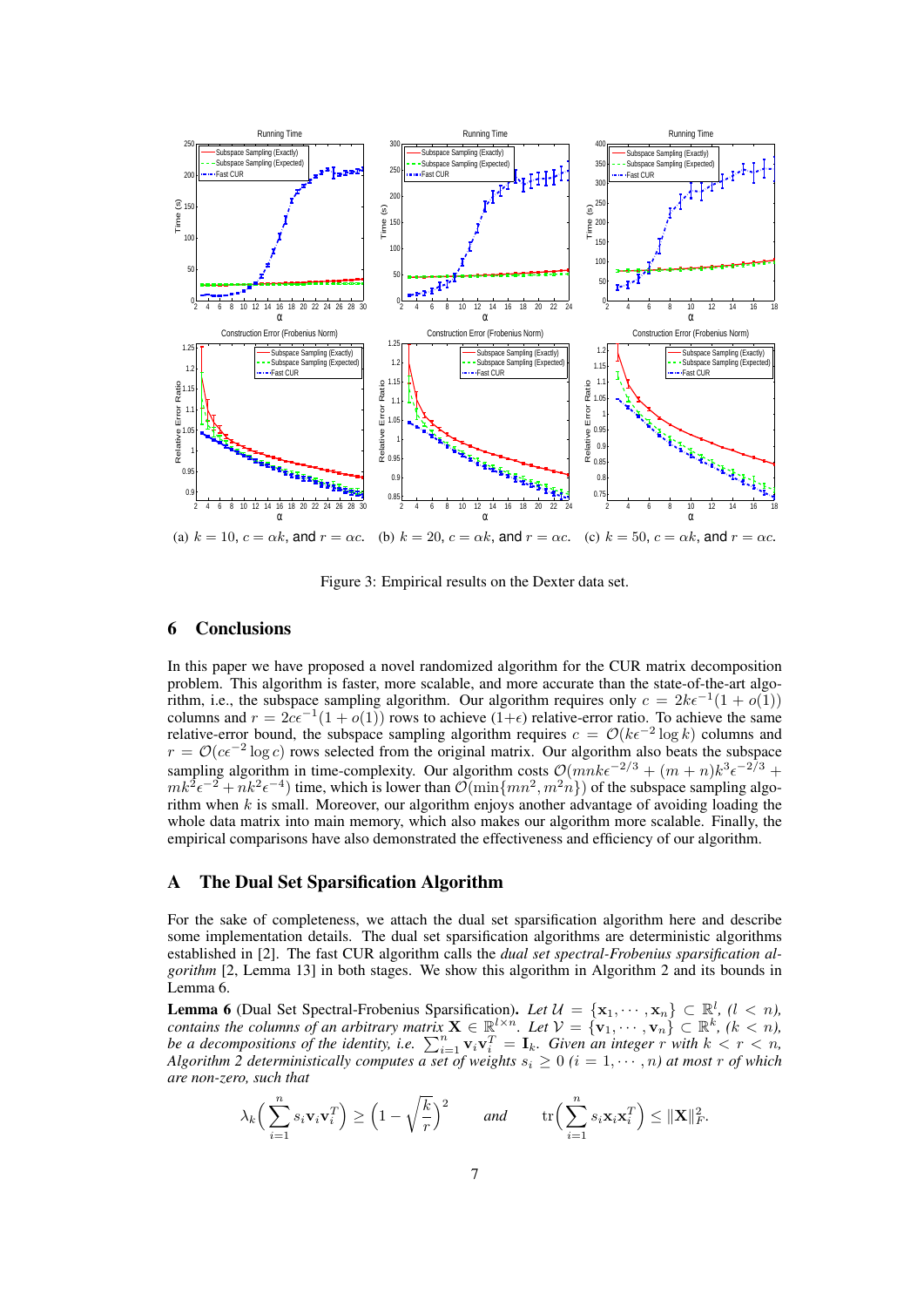#### Algorithm 2 Deterministic Dual Set Spectral-Frobenius Sparsification Algorithm.

- 1: **Input:**  $\mathcal{U} = {\mathbf{x}_i}_{i=1}^n \subset \mathbb{R}^l$ ,  $(l < n)$ ;  $\mathcal{V} = {\mathbf{v}_i}_{i=1}^n \subset \mathbb{R}^k$ , with  $\sum_{i=1}^n {\mathbf{v}_i}{\mathbf{v}_i}^T = {\mathbf{I}_k}$   $(k < n)$ ;  $k < r < n$ ;
- 2: **Initialize:**  $s_0 = 0_{m \times 1}$ ,  $A_0 = 0_{k \times k}$ ;

3: Compute  $\|\mathbf{x}_i\|_2^2$  for  $i = 1, \dots, n$ , and then compute  $\delta_U = \frac{\sum_{i=1}^n \|\mathbf{x}_i\|_2^2}{1 - \sqrt{k/r}}$ ;

- 4: for  $\tau = 0$  to  $r 1$  do
- 5: Compute the eigenvalue decomposition of  $A_7$ ;
- 6: Find an index *j* in  $\{1, \dots, n\}$  and compute a weight  $t > 0$  such that

$$
\delta_U^{-1} \|\mathbf{x}_j\|_2^2 \ \leq \ t^{-1} \ \leq \ \frac{\mathbf{v}_j^T \Big(\mathbf{A}_\tau - (L_\tau + 1)\mathbf{I}_k\Big)^{-2} \mathbf{v}_j}{\phi(L_\tau + 1, \mathbf{A}_\tau) - \phi(L_\tau, \mathbf{A}_\tau)} - \mathbf{v}_j^T \Big(\mathbf{A}_\tau - (L_\tau + 1)\mathbf{I}_k\Big)^{-1} \mathbf{v}_j;
$$

where

$$
\phi(L, \mathbf{A}) = \sum_{i=1}^{k} \left(\lambda_i(\mathbf{A}) - L\right)^{-1}, \qquad L_{\tau} = \tau - \sqrt{rk};
$$

7: Update the j-th component of  $\mathbf{s}_{\tau}$  and  $\mathbf{A}_{\tau}$ :  $\mathbf{s}_{\tau+1}[j] = \mathbf{s}_{\tau}[j] + t$ ,  $\mathbf{A}_{\tau+1} = \mathbf{A}_{\tau} + t\mathbf{v}_j\mathbf{v}_j^T$ ; 8: end for

8: end for<br>9: return  $s = \frac{1 - \sqrt{k/r}}{r}$  $\frac{\sqrt{\kappa/r}}{r}$ **s**<sub>r</sub>.

*The weights s<sub>i</sub> can be computed deterministically in*  $\mathcal{O}(rnk^2 + nl)$  *time.* 

Here we would like to mention the implementation of Algorithm 2, which is not described in detailed by [2]. In each iteration the algorithm performs once eigenvalue decomposition:  $\mathbf{A}_{\tau} = \mathbf{W} \mathbf{\Lambda} \mathbf{W}^T$ .  $(A<sub>\tau</sub>$  is guaranteed to be positive semi-definite in each iteration). Since

$$
\left(\mathbf{A}_{\tau}-\alpha\mathbf{I}_{k}\right)^{q}=\mathbf{W}\text{Diag}\left((\lambda_{1}-\alpha)^{q},\cdots,(\lambda_{k}-\alpha)^{q}\right)\mathbf{W}^{T},
$$

we can efficiently compute  $(A_\tau - (L_\tau + 1)I_k)^q$  based on the eigenvalue decomposition of  $A_\tau$ . With the eigenvalues at hand,  $\phi(L, \mathbf{A}_{\tau})$  can also be computed directly.

# Acknowledgments

This work has been supported in part by the Natural Science Foundations of China (No. 61070239), the Google visiting faculty program, and the Scholarship Award for Excellent Doctoral Student granted by Ministry of Education.

#### References

- [1] Adi Ben-Israel and Thomas N.E. Greville. *Generalized Inverses: Theory and Applications. Second Edition*. Springer, 2003.
- [2] Christos Boutsidis, Petros Drineas, and Malik Magdon-Ismail. Near-optimal column-based matrix reconstruction. *CoRR*, abs/1103.0995, 2011.
- [3] Christos Boutsidis, Petros Drineas, and Malik Magdon-Ismail. Near optimal column-based matrix reconstruction. In *Proceedings of the 2011 IEEE 52nd Annual Symposium on Foundations of Computer Science*, FOCS '11, pages 305–314, 2011.
- [4] Scott Deerwester, Susan T. Dumais, George W. Furnas, Thomas K. Landauer, and Richard Harshman. Indexing by latent semantic analysis. *Journal of The American Society for Information Science*, 41(6):391–407, 1990.
- [5] Amit Deshpande and Luis Rademacher. Efficient volume sampling for row/column subset selection. In *Proceedings of the 2010 IEEE 51st Annual Symposium on Foundations of Computer Science*, FOCS '10, pages 329–338, 2010.
- [6] Amit Deshpande, Luis Rademacher, Santosh Vempala, and Grant Wang. Matrix approximation and projective clustering via volume sampling. *Theory of Computing*, 2(2006):225–247, 2006.
- [7] Petros Drineas. Pass-efficient algorithms for approximating large matrices. In *In Proceeding of the 14th Annual ACM-SIAM Symposium on Dicrete Algorithms*, pages 223–232, 2003.